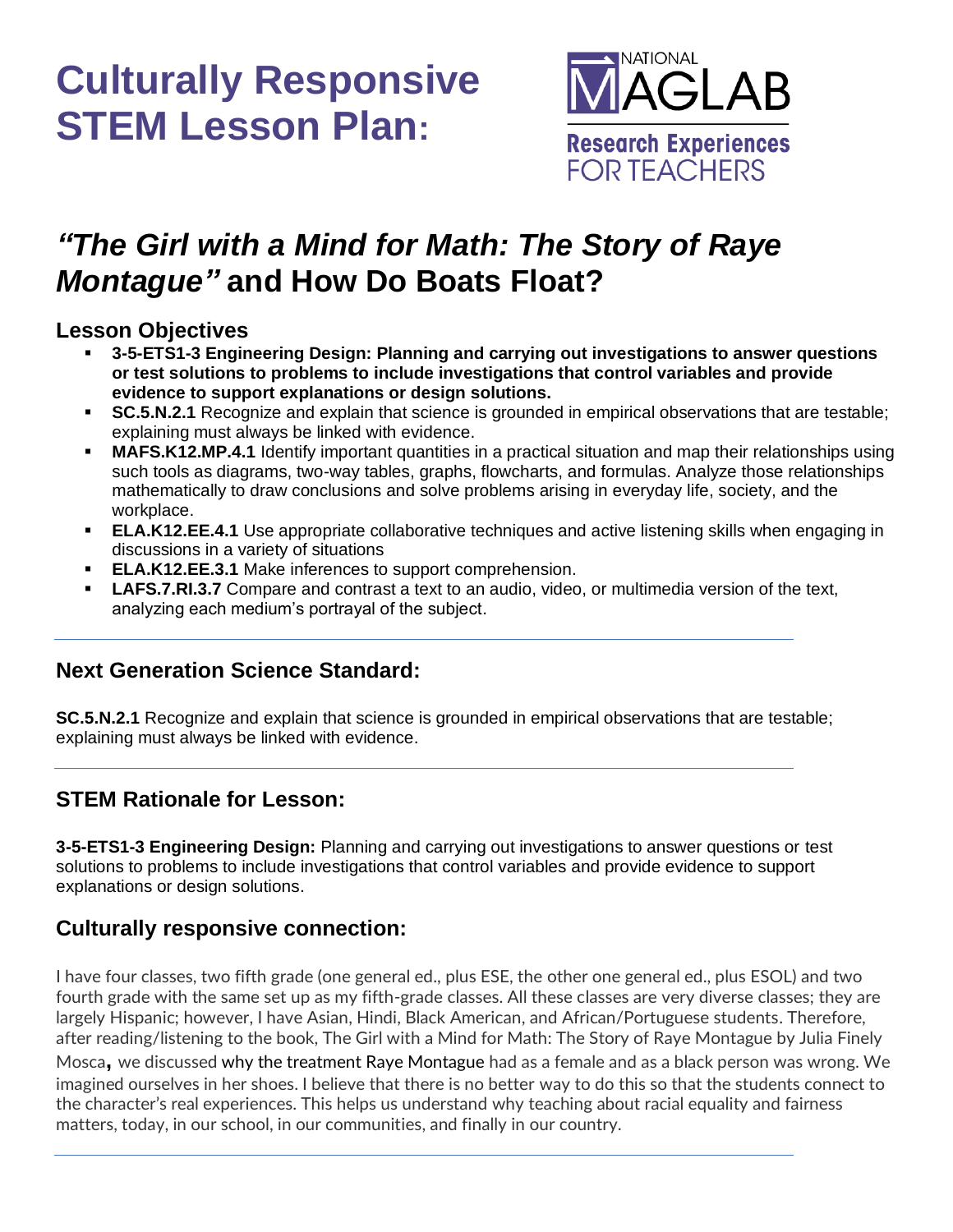

#### **Materials Needed:**

- **Provided by Teacher:**
- 1 piece of aluminum, 12 in. x 12 in.
- 2 plastic straws
- scissors
- 1 foot piece of tape
- 1 tub of water to test the boats (blue coloring optional)
- ship cargo (gram cubes for easier counting of mass)

#### **Activate Prior Knowledge:**

- 1. Floating and sinking (buoyancy)
- 2. Density and the density of water
- 3. How large, heavy ships are able to float
- 4. Review about segregation and the Civil Rights Movement in our country.

#### **Lesson Introduction:**

- 1. A day before the STEM activity, I showed students a video on the book The Girl with a Mind for Math  $\sim$ [The Story of Raye Montegue,](https://youtu.be/t0kDEAG-Tb8) read by a teacher. Afterwards, we talked about segregation and the Civil Rights Movement in the USA. Then, we discussed how hard must have been for a Black girl to keep her motivation and interest against odds such as the ones Raye Montague faced.
- 2. The next day, the day of the STEM activity, I showed them a video titled, ["How Do Ships Float? Things](video:%20https://www.youtube.com/watch?v=06TFRgPlmxU)  [Explained: Buoyancy"](video:%20https://www.youtube.com/watch?v=06TFRgPlmxU) to activate their prior knowledge on buoyancy and density, connecting those things with the fact on why huge, heavy ships float.

#### **Lesson Activity:**

- 1. Before listening to the reading of the book [The Girl with a Mind for Math ~ The Story of Raye Montegue](https://youtu.be/t0kDEAG-Tb8) on YouTube, I showed the students a picture of the book cover and its title to elicit predictions about the story in the book. This also, makes the story more meaningful to the students because it connects it to their own experience or to other books they must have heard or even read.
- 2. After listening to the story, the students discussed how they felt about Raye's struggles and the unfairness of racial injustices.
- 3. The following day, I showed sthe students a video titled, ["How Do Ships Float? Things Explained:](video:%20https://www.youtube.com/watch?v=06TFRgPlmxU)  [Buoyancy",](video:%20https://www.youtube.com/watch?v=06TFRgPlmxU) before starting the STEM lab.
- 4. I had students taking turns reading the instructions aloud.
- 5. Students had will have 5 minutes to draw and plan their prototype individually.
- 6. Then, students will have 5 more minutes to plan together, sharing their prototype to tweak, and choose their final model to build.
- 7. After the 10 minutes of planning, give students the materials in a tray.
- 8. Students will have 20 minutes to build a Navy ship that can hold the most cargo. We will be using gram pieces for accurate mass measurement.
- 9. When the time limit is up, students will test their ships by placing them in a tub of water and seeing how much cargo it can hold before sinking.
- 10. After completing the activity, have students answer the reflection questions on the worksheet.
- 11. The next day, discussed reflection questions with students and graph data.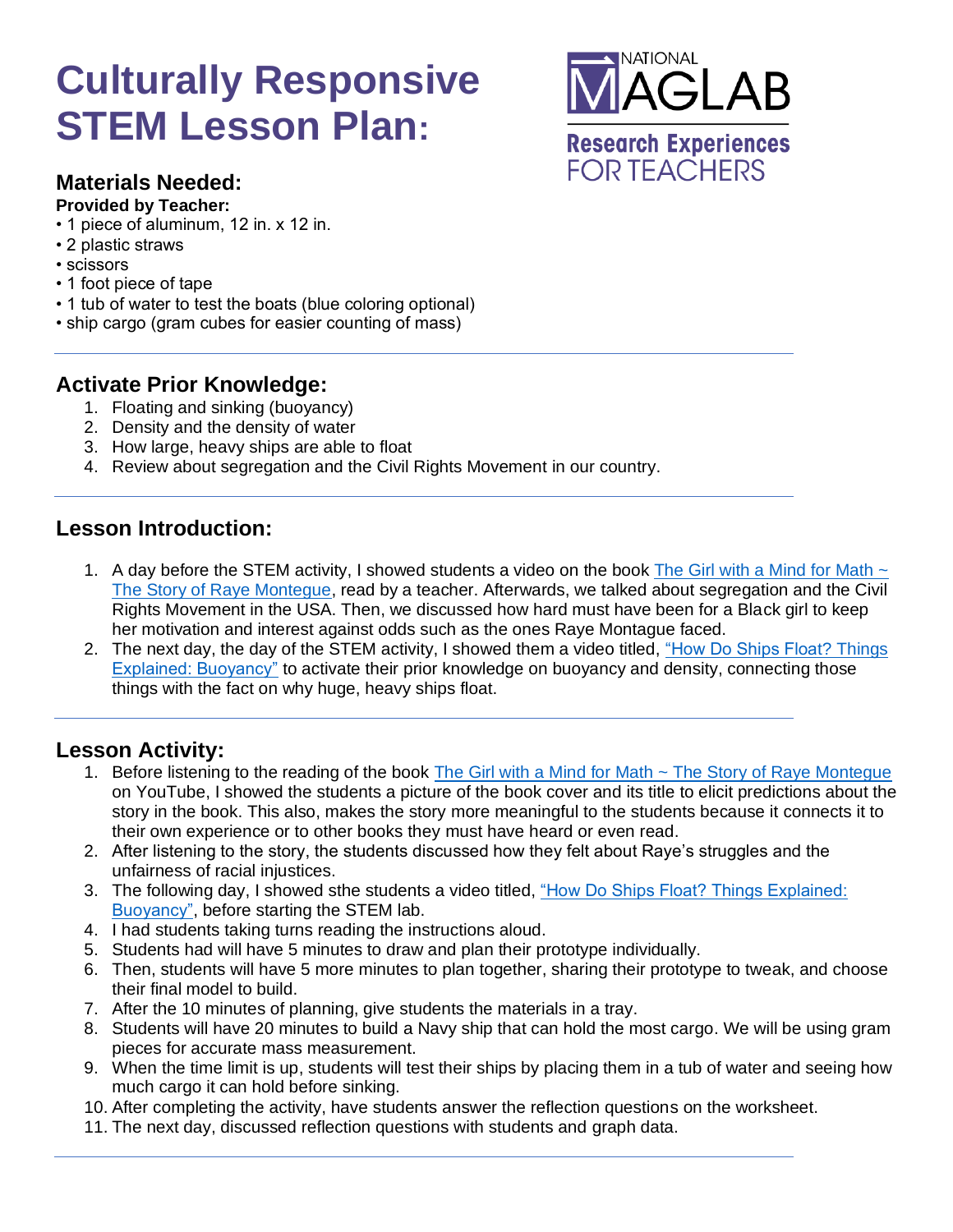

#### **Lesson Assessment**

- 1. Teacher observation on comprehension of the story that was read and following directions during the lab.
- 2. Completion of reflection questions and graph building.

**Lesson by:** Raiza Pou **Contact info: [mrspou@dadeschools.net](mailto:mrspou@dadeschools.net)**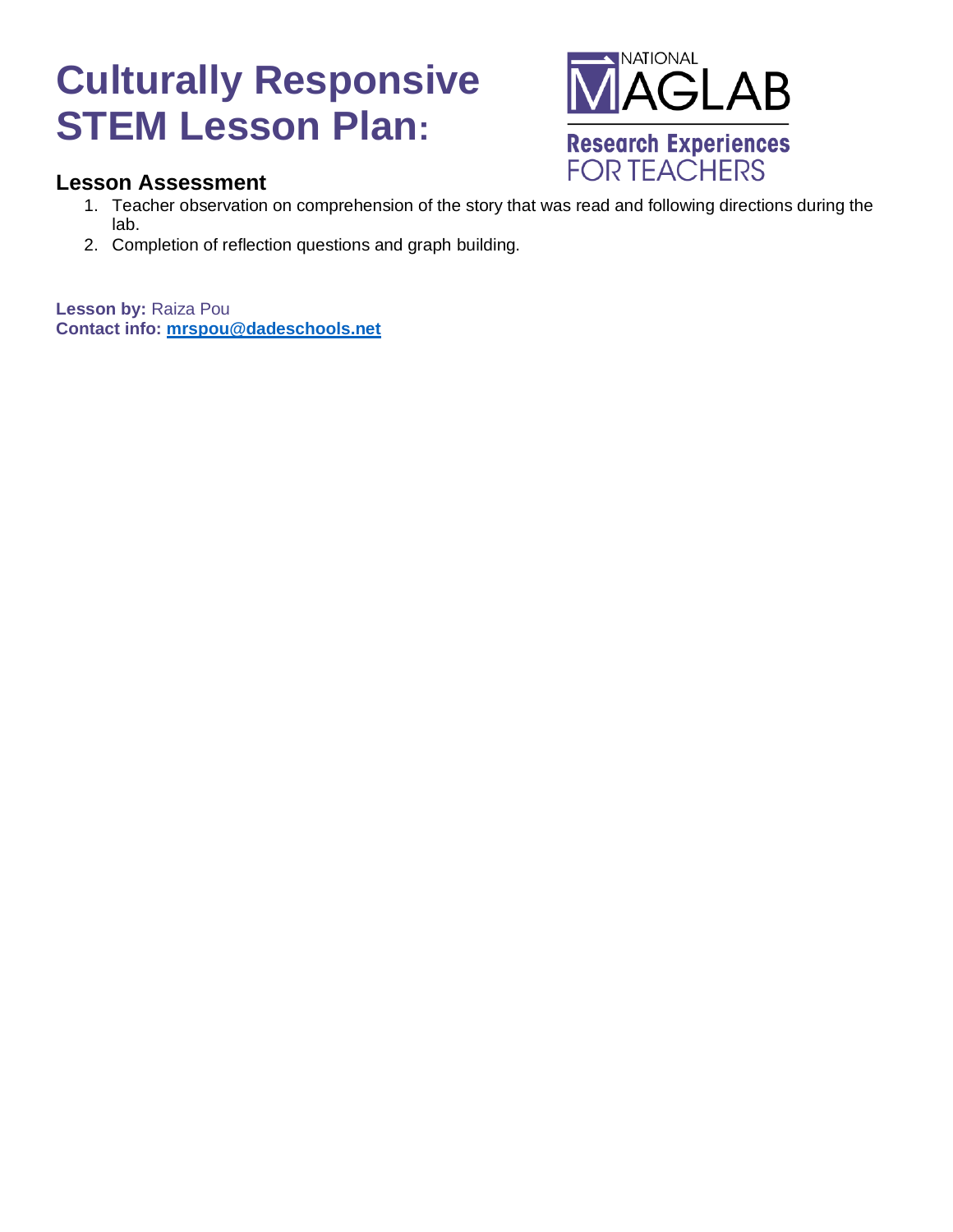



Date:

### **Think Like an Engineer: Take the Build a Ship Challenge!**

**Objective:** Design and build a ship that floats and holds the most cargo. **Materials:** 

- 1 piece of aluminum, 12 in. x 12 in.
- 2 plastic straws
- scissors
- 1 foot piece of tape
- 1 tub of water to test the boats
- ship cargo (gram cubes)